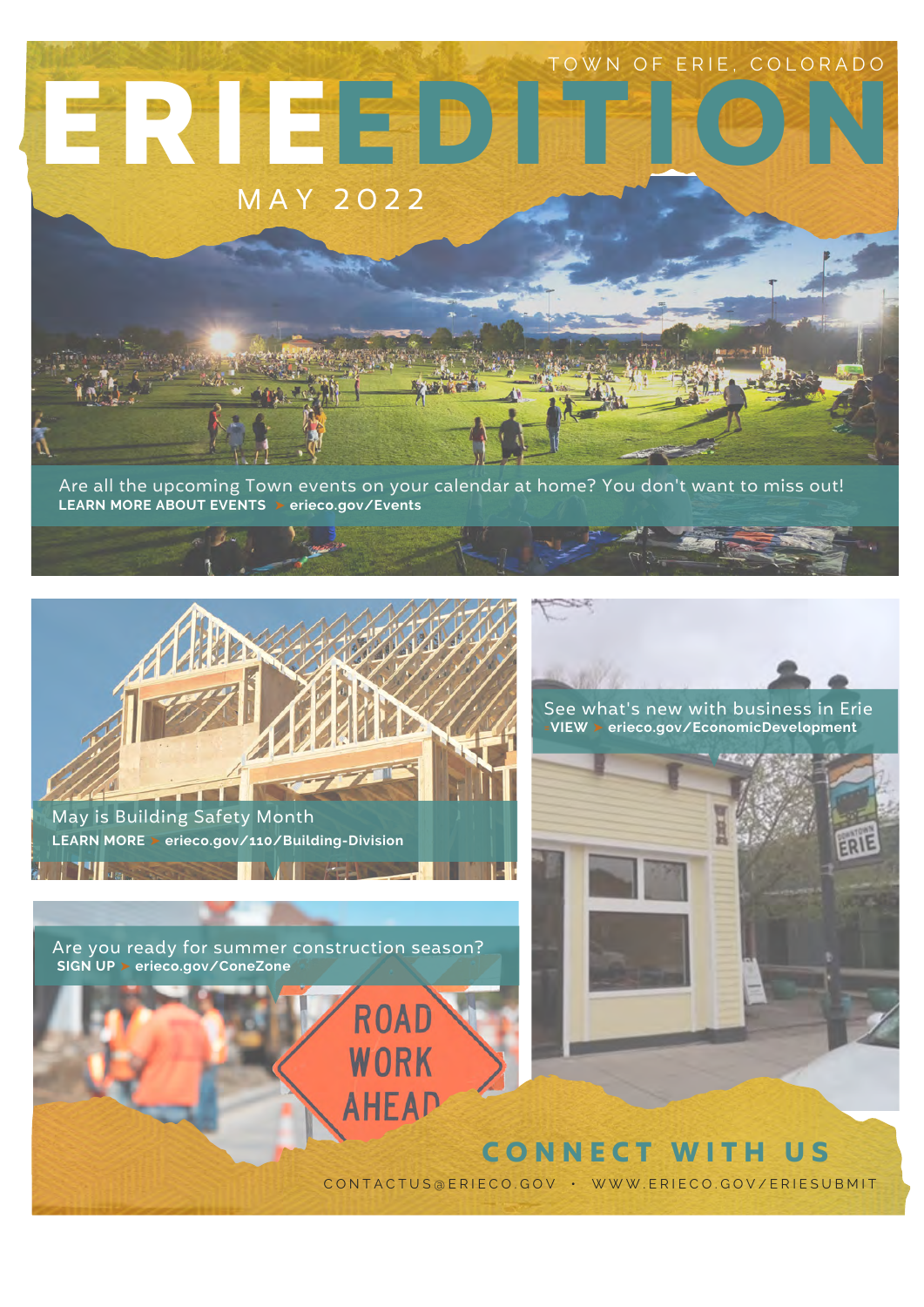# **A LETTER FROM MAYOR JUSTIN BROOKS**

# **Hello Town of Erie R e s i d e n t s !**



# **BOARD OF TRUSTEES**

The Erie Board of Trustees meet on the second and fourth Tuesdays.

Contact the Board bot@erieco.gov



303-926-2777

**Mayor Justin Brooks** jbrooks@erieco.gov

**Trustee Emily Baer** ebaer@erieco.gov

**Trustee Ari Harrison** aharrison@erieco.gov

**Trustee Sara Loflin** sloflin@erieco.gov

**Trustee Andrew Sawusch** asawusch@erieco.gov

**Trustee Brandon Bell** bbell@erieco.gov

## **Trustee Christiaan van Woudenberg** christiaan@erieco.gov

Erie Edition is a bimonthly newsletter published by the Town of Erie. Questions and comments welcomed.

 communications@erieco.gov 303-926-2763

I am excited and humbled by the opportunity to serve as the next Mayor of our great community. Leading the Board of Trustees and Town government is a charge that I take seriously, so I thank you for entrusting me with this responsibility. As the new configuration of the Board of Trustees settles into our roles and we look forward to the summer season, we anticipate an increase in both work on your behalf at Town Hall as well as an increase in our attendance at outdoor community activities. We look forward to seeing the community enjoying the new expansion at the Erie Community Park as well as the many concerts, festivals, fairs, and markets planned throughout the season.

Here are a handful of the items that I look forward to tackling over my administration:

- Continuing the Small Business/Community partnership programs
- Addressing Housing Affordability
- Completing major commercial center projects at Nine Mile Corner and Town Center
- Updating the Town Comprehensive Plan
- Supporting cultural and interactive events to restore neighborly/civil sense of community
- Working with regional entities to improve public transit service
- Supporting environmental conservation/public health efforts such as water and air quality

To remain engaged with the public and keep in touch with evolving topics of interest, we will soon be announcing "Listening Sessions with the Mayor", which will be a Happy Hour format to discuss topics of interest and provide informal updates about ongoing initiatives. Keep an eye out for those announcements, and if you see me out and about in town, please say "Hi!"

Mayor Justin Brooks